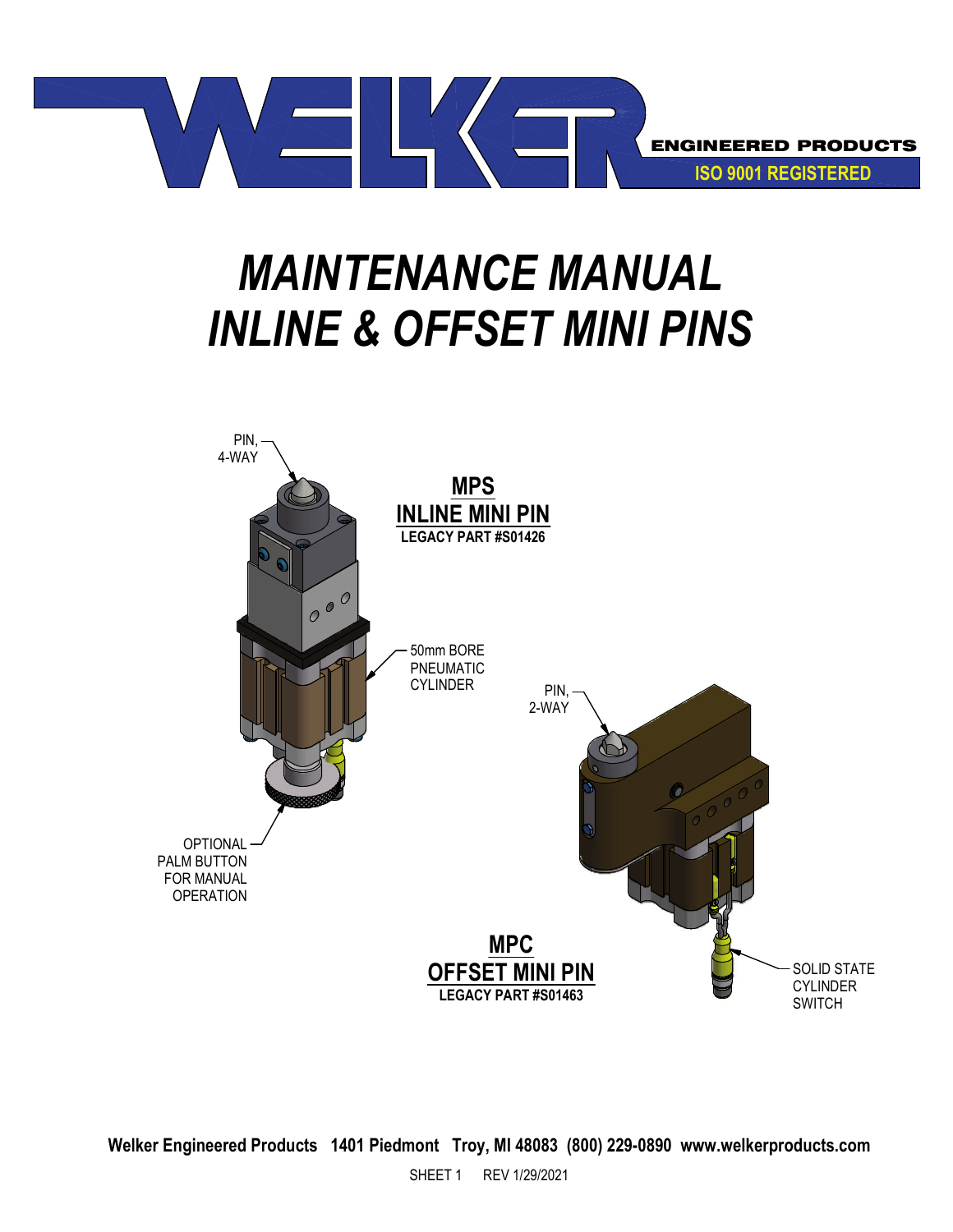## **MAINTENANCE**

#### *SAFETY FIRST!*

MAINTENANCE SHOULD ONLY BE PERFORMED BY QUALIFIED PERSONNEL. PROPER SAFETY GEAR AND PROCEDURES MUST BE USED AT ALL TIMES.

BEFORE PERFORMING MAINTENANCE, CUT OFF AIR SUPPLY TO THE UNIT, ENSURE THAT ALL AIR IS REMOVED AND THAT THERE ARE NO "TRAPPED AIR" CONDITIONS.

PREVENTATIVE MAINTENANCE: Regularly inspect unit to verify proper operation. Check for debris build up and clean as needed. Inspect all pneumatic, electrical, and mounting connections, making sure all connections are tight and secure. Routine replacement of cylinder seals is recommended.

CYLINDER: Welker pneumatic cylinders are lube free and require very little maintenance. Check for abnormal wear or damage. Plant air supply to the cylinder should be free of contaminants, filtered to a minimum of 50micron and have a water separator. Be sure fittings are in good condition. Seals are subject to wear under normal operating conditions. It is recommended to keep a spare cylinder seal kit or repair kit on hand.

PINS: Pins are subject to wear under normal operating conditions and should be replaced when worn.

BACKUPS: Replace when damaged or worn.

SWITCH: Switches may fail and need replacement; it is recommended to keep a spare switch on hand.

## **TROUBLESHOOTING**

| <b>FAILURE</b>                       | POSSIBLE CAUSE                     | <b>SOLUTION</b>                                                                                                                                                                                                                                                                                                                                                                      |
|--------------------------------------|------------------------------------|--------------------------------------------------------------------------------------------------------------------------------------------------------------------------------------------------------------------------------------------------------------------------------------------------------------------------------------------------------------------------------------|
| Pin does not extend or fully extend. | Cylinder failure<br>Switch failure | Inspect unit for dirt/debris.<br>Check plant air supply for proper pressure;<br>too little will result in lack of cylinder<br>movement.<br>Seals may be worn, damaged or<br>deteriorating. Replace as needed.<br>If cylinder has been serviced, be sure tie<br>rod nuts have been tightened to torque<br>specifications.<br>Check switch for proper operation. Replace<br>as needed. |

### **RECOMMENDED OPERATING PRESSURE: 60 to 100 PSI**

**Welker Engineered Products 1401 Piedmont Troy, MI 48083 (800) 229-0890 www.welkerproducts.com**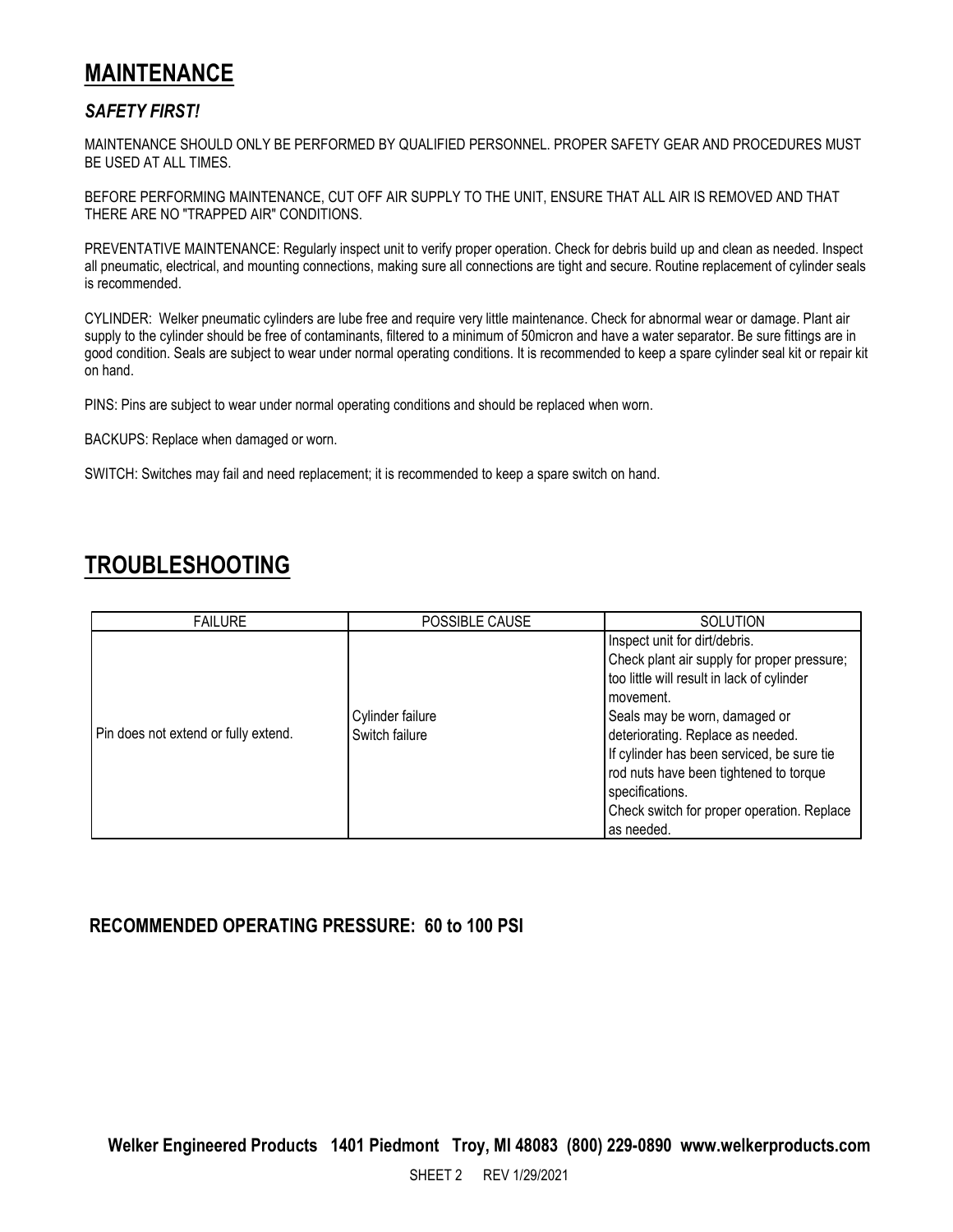## **REPLACEMENT PARTS**

*NOTE A:* When ordering replacement cylinder and switches, please have the unit's Welker Job Number available and/or the cylinder model & serial number.

| QTY | STOCK* | DESCRIPTION               | <b>PART NUMBER</b> |
|-----|--------|---------------------------|--------------------|
|     |        | <b>PNEUMATIC CYLINDER</b> | <b>CALL WELKER</b> |
|     |        | I CYLINDER SWITCH         | l SEE CHART BELOW  |
|     |        | PIN                       | l SEE CHART BELOW  |

\* RECOMMENDED SPARE PARTS TO KEEP IN STOCK

|                                             | Reorder#         | Mfr. Part Number                                                                           | <b>Manufacturer</b> | <b>Description</b>                                  |
|---------------------------------------------|------------------|--------------------------------------------------------------------------------------------|---------------------|-----------------------------------------------------|
| n<br>ಕ<br>ರ<br>Φ<br>c<br>ylin<br>witcl<br>ഗ | <b>SWITCH L3</b> | SWITCH L3<br>L3 switch is weld field immune <sup>*</sup> .<br>comparable to World Switches | Welker              | 4-Wire, 4-Pin, DC M12 X 1<br>(PNP) Quick Disconnect |
|                                             | <b>SWITCH L5</b> | MK5113                                                                                     | if m Efector        | 3-Wire, 4-Pin, DC M12 X 1<br>(NPN) Quick Disconnect |

**Standard Switch Option - All other options may affect price and delivery**

\*Note that some mid and low frequency DC resistance applications (i.e. aluminum resistance welding applications) may cause a fault. In these applications, it is recommended that the sensor be ignored/bypassed during the welding cycle.

#### **TO ORDER REPLACEMENT PINS:**



P0001, P0002, etc. (P#'s Req Customer Signoff Drawing)

**Welker Engineered Products 1401 Piedmont Troy, MI 48083 (800) 229-0890 www.welkerproducts.com**